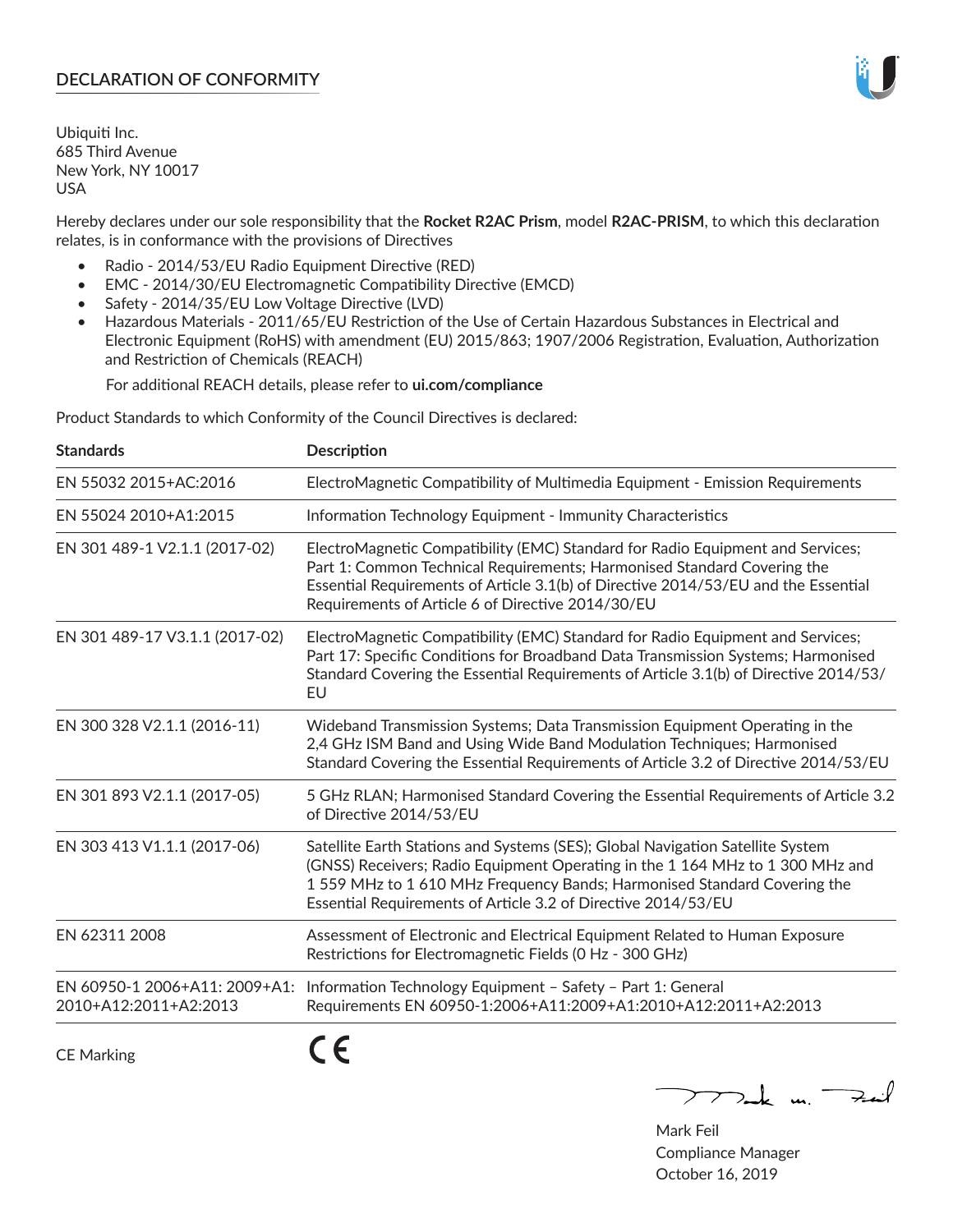# **DECLARATION OF CONFORMITY**



## **български** [Bulgarian]

С настоящото Ubiquiti декларира, че това устройство R2AC-PRISM е в съответствие със съществените изисквания и други приложими разпоредби на Директиви 2014/53/EC, 2014/30/ЕС, 2014/35/ЕС.

## **Hrvatski** [Croatian]

Ubiquiti ovim putem izjavljuje da je ovaj uređaj R2AC-PRISM sukladan osnovnim zahtjevima i ostalim bitnim odredbama Direktiva 2014/53/EU, 2014/30/EU, 2014/35/EU.

# **Čeština** [Czech]

Ubiquiti tímto prohlašuje, že toto R2AC-PRISM zařízení, je ve shodě se základními požadavky a dalšími příslušnými ustanoveními směrnic 2014/53/EU, 2014/30/EU, 2014/35/EU.

## **Dansk** [Danish]

Hermed, Ubiquiti, erklærer at denne R2AC-PRISM enhed, er i overensstemmelse med de væsentlige krav og øvrige relevante krav i direktiver 2014/53/EU, 2014/30/EU, 2014/35/EU.

## **Nederlands** [Dutch]

Hierbij verklaart Ubiquiti, dat deze R2AC-PRISM apparaat, in overeenstemming is met de essentiële eisen en de andere relevante bepalingen van richtlijnen 2014/53/EU, 2014/30/EU, 2014/35/EU.

## **English**

Hereby, Ubiquiti, declares that this R2AC-PRISM device, is in compliance with the essential requirements and other relevant provisions of Directives 2014/53/EU, 2014/30/EU, 2014/35/EU.

## **Eesti keel** [Estonian]

Käesolevaga Ubiquiti kinnitab, et antud R2AC-PRISM seade, on vastavus olulistele nõuetele ja teistele asjakohastele sätetele direktiivide 2014/53/EL, 2014/30/EL, 2014/35/EL.

## **Suomi** [Finnish]

Täten Ubiquiti vakuuttaa, että tämä R2AC-PRISM laite, on yhdenmukainen olennaisten vaatimusten ja muiden sitä koskevien direktiivien 2014/53/EU, 2014/30/EU, 2014/35/EU.

## **Français** [French]

Par la présente Ubiquiti déclare que l'appareil R2AC-PRISM, est conforme aux exigences essentielles et aux autres dispositions pertinentes des directives 2014/53/UE, 2014/30/UE, 2014/35/UE.

## **Deutsch** [German]

Hiermit erklärt Ubiquiti, dass sich dieses R2AC-PRISM Gerät, in Übereinstimmung mit den grundlegenden Anforderungen und den anderen relevanten Vorschriften der Richtlinien 2014/53/EU, 2014/30/EU, 2014/35/EU befindet.

## **Ελληνικά** [Greek]

Δια του παρόντος, Ubiquiti, δηλώνει ότι αυτή η συσκευή R2AC-PRISM, είναι σε συμμόρφωση με τις βασικές απαιτήσεις και τις λοιπές σχετικές διατάξεις των οδηγιών 2014/53/EE, 2014/30/EE, 2014/35/EE.

## **Magyar** [Hungarian]

Ezennel Ubiquiti kijelenti, hogy ez a R2AC-PRISM készülék megfelel az alapvető követelményeknek és más vonatkozó 2014/53/EU, 2014/30/EU, 2014/35/EU irányelvek rendelkezéseit.

## **Íslenska** [Icelandic]

Hér, Ubiquiti, því yfir að þetta R2AC-PRISM tæki er í samræmi við grunnkröfur og önnur viðeigandi ákvæði tilskipana 2014/53/ESB, 2014/30/ESB, 2014/35/ESB.

## **Italiano** [Italian]

Con la presente, Ubiquiti, dichiara che questo dispositivo R2AC-PRISM, è conforme ai requisiti essenziali ed alle altre disposizioni pertinenti delle direttive 2014/53/UE, 2014/30/UE, 2014/35/UE.